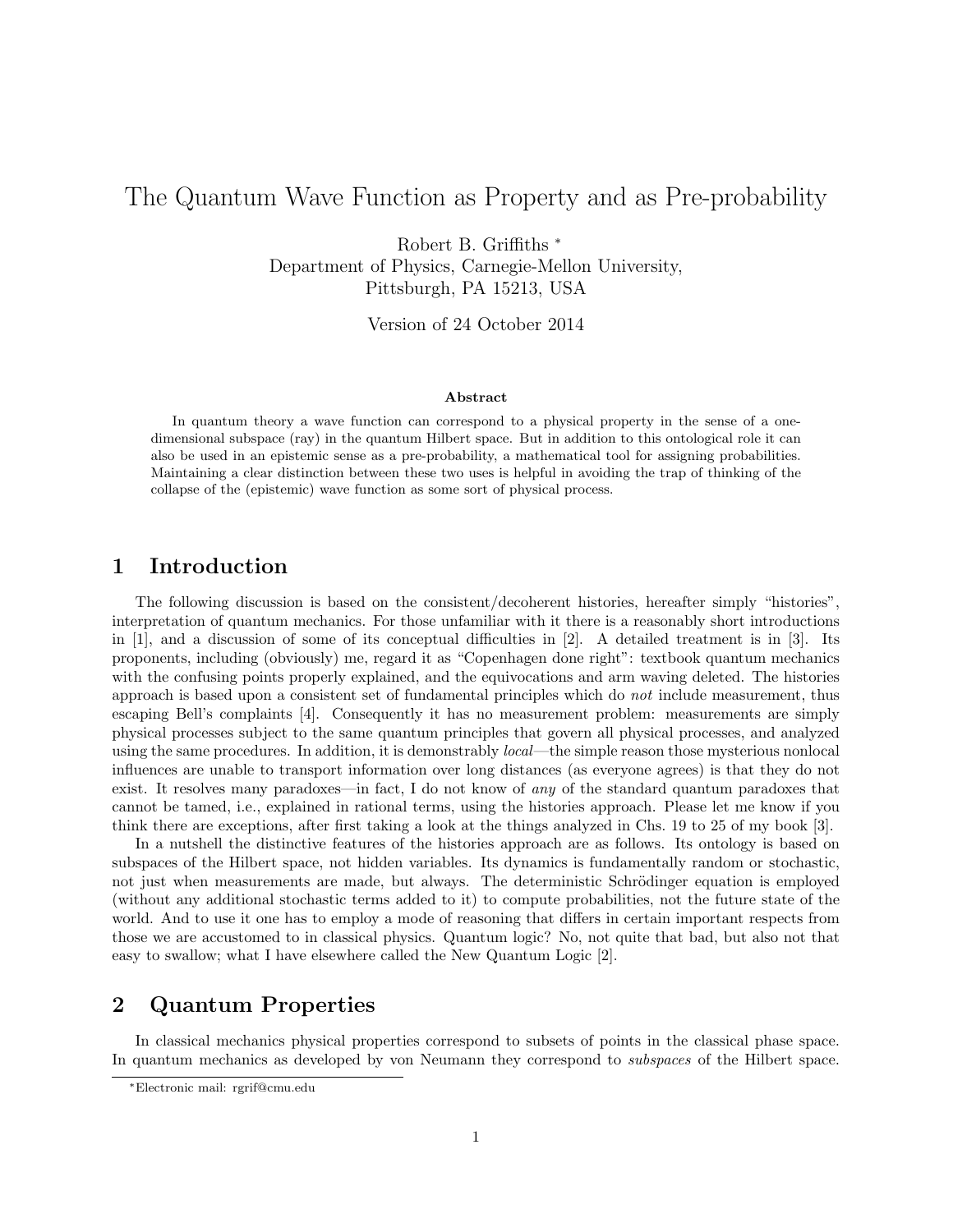(Sophisticates should add 'closed'; for my purposes the lowbrow approach of finite dimensional Hilbert spaces will suffice). The smallest subspace is just the zero ket, but that doesn't describe anything—it corresponds to the empty set in a classical phase space. The smallest interesting subspaces are one dimensional rays, and a single ray consists of all the multiples of some nonzero element  $|\psi\rangle$ . When expressed in a given representation  $|\psi\rangle$  is a wave function. In what follows the term "wave function" will refer to a ket, without paying attention to its representation in real space or momentum space or spin space. A wavefunction when thought of in this way (i.e., as the corresponding ray) is the simplest example of a quantum property. There are other quantum properties associated with subspaces of dimension 2, 3, etc. It is convenient to identify any subspace with the corresponding projector (orthogonal projection operator). Given a normalized ket  $|\psi\rangle$  the projector is  $|\psi\rangle = |\psi\rangle\langle\psi|$ , where the square bracket provides a convenient shorthand. Of course  $|\psi\rangle$ determines  $|\psi\rangle$  up to an arbitrary phase, which does not enter its physical interpretation, so "wave function" used loosely can also refer to  $[\psi]$ 

Models based on standard probability theory, which is what we historians use, contain three things: a sample space S of mutually exclusive possibilities, a Boolean event algebra  $\mathcal{E}$ , and a probability measure M. In the quantum case the sample space is a projective decomposition of the identity, a collection  $\{P_i\}$  of mutually orthogonal projectors that sum to the identity:

$$
I = \sum_{j} P_{j}; \quad P_{j} = P_{j}^{\dagger} = P_{j}^{2}; \quad P_{j} P_{k} = \delta_{jk} P_{j}.
$$
 (1)

The simplest example is an orthonoormal basis  $\{|\phi^j\rangle\}$  with  $P_j = [\phi^j]$ .

For our purposes the Boolean event algebra  $\mathcal E$  will consist of all projectors formed by taking sums of some of the projectors in the decomposition. If P be any element of  $\mathcal E$  the property "not P' is given by the projector  $I - P$ , and if Q is another projector in  $\mathcal{E}$ , the combined property "P AND Q" is given by the product  $PQ = QP$ , and the disjunction "P OR Q" by  $P + Q - PQ$ . Everything is just fine and works in exactly the same way as in classical physics as long as all the properties correspond to projectors drawn from the same event algebra  $\mathcal{E}.$ 

But in quantum mechanics there are many projectors which do not commute with other projectors. Thus for a spin-half particle the projectors corresponding to  $S_z = \pm 1/2$  (in units of  $\hbar$ ) are  $[z^+]$  and  $[z^-]$ , which commute with each other (their product is zero) and which provide a decomposition of the identity  $I = [z^+] + [z^-]$  for this two-dimensional Hilbert space. Similarly the projectors  $[x^+]$  and  $[x^-]$  corresponding to  $S_x = \pm 1/2$  provide a different decomposition of the identity  $I = [x^+] + [x^-]$ . But none of the  $S_x$  projectors commute with the  $S_z$  projectors. What shall we do?

I know of three approaches to this problem. The first is to ignore it, which in my opinion is a prescription for another ninety years of quantum uncertainty. The second is that of quantum logic. As I understand it, this is a perfectly consistent way to deal with noncommuting projectors. But quantum logic as a mode of reasoning is so far removed from ordinary "classical" logic that no one has yet figured out how to use it to understand quantum mechanics and clean up the quantum paradoxes. At my university there are enthusiasts who think that superintelligent robots will be around in a decade or two (the time frame always seems to slip a bit). Perhaps these robots will be able to use quantum logic to understand the quantum world. Whether they will then be able to explain it to us (or even want to) is another question. But in the meantime there is a third approach, which I call the "new quantum logic" [2].

The central idea of the new quantum logic is to let  $PQ$  mean "P AND  $Q$ " in those cases, and only those cases, where  $PQ = QP$ , and thus the product (in either order) is a projector representing a quantum property. When the projectors do not commute, "P AND Q" is undefined, meaningless (the new quantum logic assigns it no meaning), it lies outside the language of discourse. (Think of it as analogous to the expression "P AND OR  $Q$ ", which is meaningless in ordinary logic because it has not been put together according to the syntactical rules governing acceptable expressions.) Similarly, "P OR Q" is meaningless if the projectors  $P$  and  $Q$  do not commute. This idea generalizes to projective decompositions of the identity: two quantum sample spaces,  $\{P_i\}$ ,  $\{Q_k\}$  cannot be combined, must be kept strictly separate, unless they are compatible: all of the P projectors commute with all of the Q projectors. This is an instance of the single framework rule. (I use "framework" to refer to either a sample space or the associated event algebra; the context fixes the meaning.) I hasten to add that this rule does not deny to the theoretical physicist the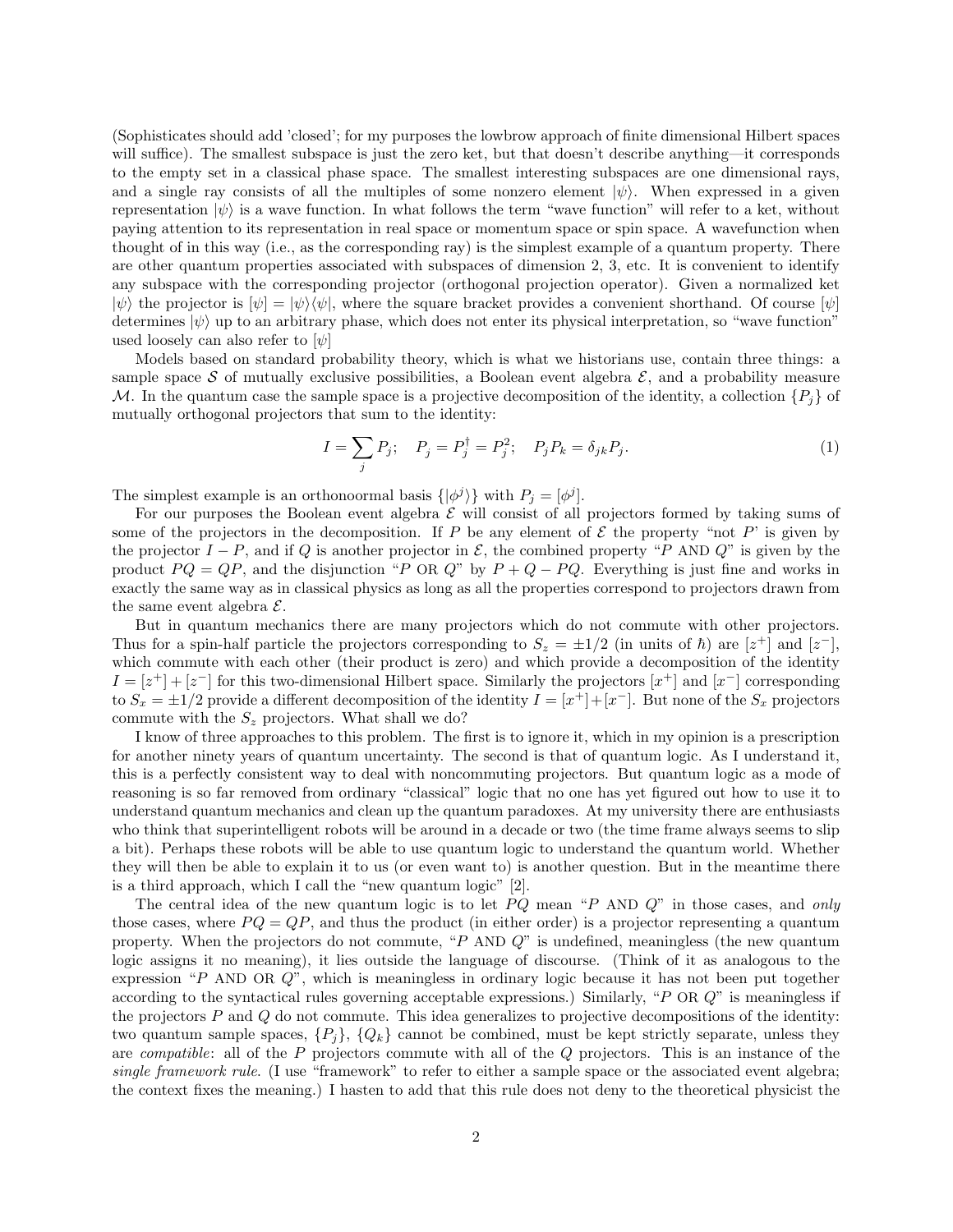option of constructing all sorts of incompatible sample spaces or frameworks when thinking about a problem; what is forbidden is *combining* incompatible sample spaces to make a single quantum description, or to frame a single logical argument. Ignoring the single framework rule is a good way to construct a paradox. The Bell-Kochen-Specker paradox is one example.

A quantum history is a sequence of quantum properties at a succession of times, say  $t_1 < t_2 < \cdots t_f$ ; think of it as analogous to a random walk. Using a finite number of discrete times is adequate for the lowbrow physicist (me) and avoids technical complications. One can associate each history with a projector in a big Hilbert space of histories, and use a projective decomposition of the histories identity to set up a sample space, and from it an event algebra. See Sec. 4 of [1] or Sec. 8.3 of [3] for details.

#### 3 Quantum Probabilities

As indicated above, in quantum mechanics a projective decomposition of the Hilbert space identity provides a sample space, both in the case of properties at a single time, and for stochastic time evolution, where the sample space consists of histories. Assigning probabilities, the  $\mathcal M$  part of a probabilistic model, is done by choosing a nonnegative number  $p(P_i)$  for each element of the sample space in such a way that these sum to 1. This determines the probability of any projector in the event algebra in the usual way: to  $P_1 + P_2 + P_5$  assign the probability  $p(P_1) + p(P_2) + p(P_5)$ .

But how choose the  $p(P_i)$  to begin with? The usual technique in classical probability theory is best thought of as guesswork, though often a very sophisticated sort of guesswork, especially if one is trying to fit experimental data. The same holds for quantum theory, with one extremely important exception. For the dynamics of a *closed* quantum system for which Schrödinger's equation provides a unitary time evolution, e.g.,

$$
T(t_1, t_0) = \exp[-i(t_1 - t_0)H/\hbar]
$$
\n(2)

if the Hamiltonian  $H$  is independent of time, the Born rule (and its extensions) assigns probabilities in a way which has (so far as I know) no analog in classical physics.

Consider how this works for a very special case which illustrates an epistemic use of a wave function as what I call a pre-probability. Let  $\{\ket{\phi^j}\}$  be an orthonormal basis representing properties of interest at time  $t_0$ , and  $\{\ket{\hat{\phi}^k}\}\$  another (or possibly the same) basis at a time  $t_1$ . Question: if the system starts off in a particular state  $|\phi^1\rangle$ , which is to say it has the property  $[\phi^1]$ , at time  $t_0$ , what is the probability that it will have the property (be in the state)  $|\hat{\phi}^k\rangle$  ( $|\hat{\phi}^k|$ ) at a later time  $t_1$ ?

The textbook approach is to solve Schrödinger's equation for  $|\psi(t)\rangle$  as a function of t with the initial condition  $|\psi(t_0)\rangle = |\phi^1\rangle$ , thus

$$
|\psi(t)\rangle = T(t, t_0)|\phi^1\rangle,\tag{3}
$$

and then compute

$$
\Pr(\hat{\phi}^k | \phi^1) = |\langle \hat{\phi}^k | \psi(t_1) \rangle|^2. \tag{4}
$$

(The textbook is likely to say that this is the probability of the outcome of an appropriate measurement if one is carried out at the time in question, thereby confusing the poor student who wonders what measurements are doing in the middle of a physical theory of microscopic phenomena. In the histories approach the student can be told that there are competent experimentalists who know what they are doing and one of them can construct an apparatus to carry out a measurement in such a fashion that if the system with property  $[\hat{\phi}^k]$  enters the apparatus at time  $t_1$ , after a suitable delay the pointer will be in position k, and thus the probability that the pointer is in position  $k$  at the end of the measurement is the same as the probability that the measured system had the corresponding property at the earlier time  $t<sub>1</sub>$ . How the histories approach describes measurement process using proper quantum mechanical tools is discussed in Chs. 17 and 18 of [3].)

In (4)  $|\psi(t_1)\rangle$  is what I call a *pre-probability*; i.e., a mathematical device used to calculate probabilities. This is an epistemic role, not an ontological role, as can be seen as follows. Our discussion has assumed that  $|\phi^j\rangle$  and  $|\bar{\phi}^{\bar{k}}\rangle$ , or to be more precise the corresponding projectors  $[\phi^j]$  and  $[\bar{\phi}^k]$ , are ontological, (possible)